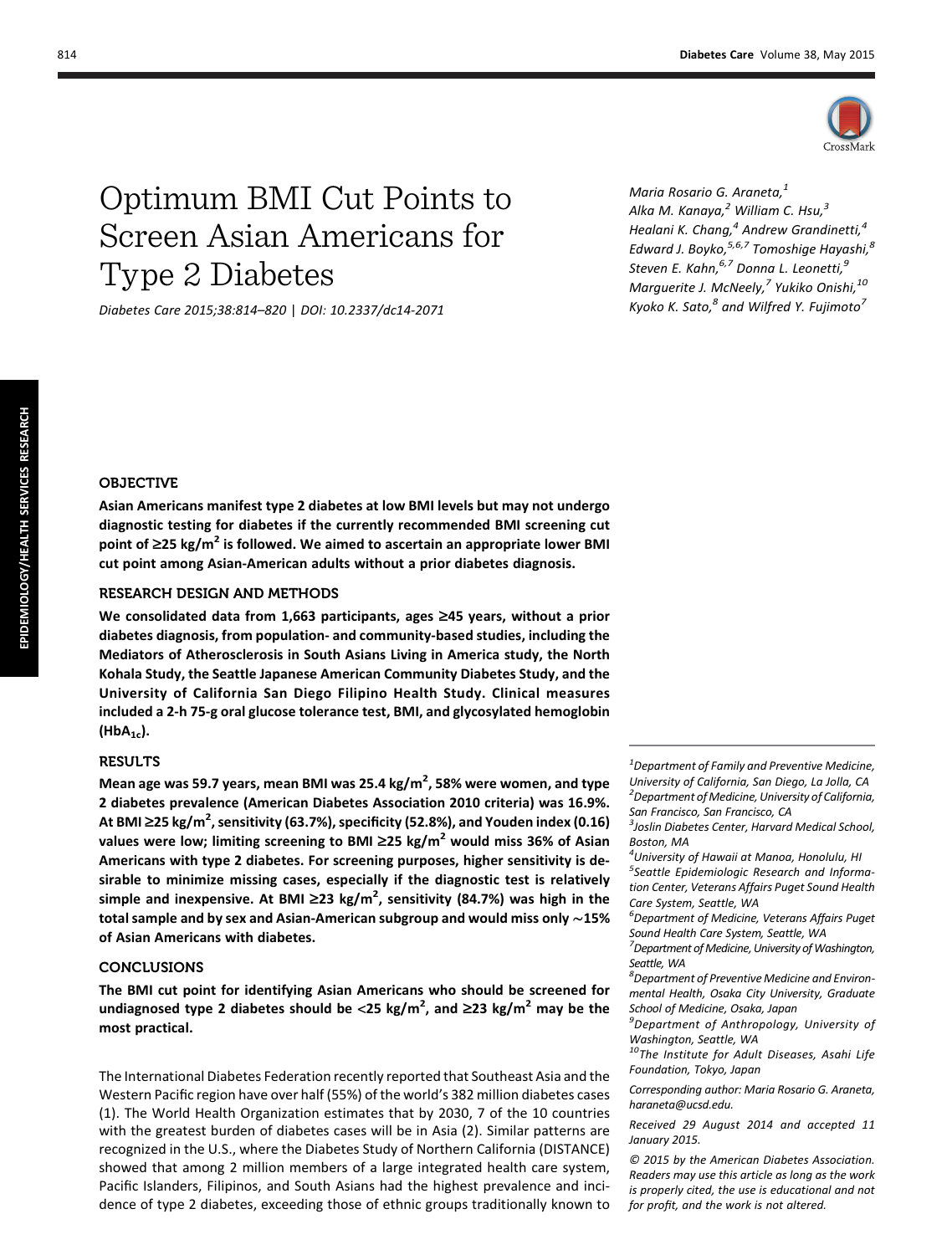have elevated diabetes risk, including Native Americans, African Americans, and Latinos (3). However, diabetes prevalence and incidence were higher among Southeast Asians, Japanese, Vietnamese, Koreans, and Chinese compared with Caucasians, despite lower BMI (3).

Current American Diabetes Association (ADA) guidelines suggest that diabetes screening should be considered in asymptomatic adults who are overweight (BMI  $\geq$ 25 kg/m<sup>2</sup>) and have one or more known risk factors for diabetes, including Asian ethnicity (4). If these risk factors are absent, testing should begin at age 45 years. Lower BMI cut points have been considered to define obesity among Asians (5), but it is not known whether this may also apply to Asian Americans, whose lifestyle behaviors, particularly dietary choices, differ from those of residents of Asia. Previous studies have reported lower BMI among Asian Americans with diabetes; however, they differed in study design, enrollment criteria, and method and time of diabetes ascertainment (6). Recent studies among Asians in Canada and the U.K. have defined BMI cutoff values among Chinese and South Asians that correspond to the equivalent incidence and prevalence of diabetes at a BMI of 30 kg/m<sup>2</sup> in whites (7,8). However, few studies have evaluated BMI cut points for type 2 diabetes screening among Asian Americans using sensitivity, specificity, and receiver operating characteristic (ROC) curve analysis.

The objective of this analysis was to ascertain the BMI cut point that might be most practical for identifying Asian adults  $(\geq 45$  years) who were found to have previously undiagnosed type 2 diabetes in four clinical cohort studies in the U.S.

## RESEARCH DESIGN AND METHODS

We used cross-sectional data from 1,663 Asian Americans enrolled in four different U.S. cohort studies, ages  $\geq$ 45 years, without a prior diabetes diagnosis. Participants were of South Asian, Filipino, Japanese, Chinese, Korean, or mixed Asian ancestry, without non-Asian admixture. The four studies that contributed data included the Mediators of Atherosclerosis in South Asians Living in America (MASALA) study, the North Kohala Study, the Seattle Japanese American Community Diabetes Study (JACDS), and the University of California San Diego (UCSD) Filipino Health Study.

These studies were selected because they are clinical studies of multiple health outcomes, thereby reducing self-selection of individuals with diabetes. Further, each of these studies administered a 2-h 75-g oral glucose tolerance test (OGTT), measured weight and height concomitantly, and ascertained whether there was a prior diabetes diagnosis. Glycosylated hemoglobin (HbA<sub>1c</sub>) was measured by high-performance liquid chromatography using an automated analyzer in all cohorts except the Seattle JACDS and Filipino men in San Diego.

#### UCSD Filipino Health Study

Between 1995 and 1999, 453 Filipino-American women were enrolled as an ethnic comparison group to the Rancho Bernardo Study. Between 2006 and 2007, 109 Filipino-American men were enrolled using the same research protocol and clinic staff. Population-based sampling was not feasible because Filipinos were not disaggregated from other Asian subgroups in the 1990 census, and random digit dialing by last name was impractical because of shared Spanish surnames between Filipinos and San Diego's sizeable Mexican-American population. Community volunteers were recruited at churches, stores, and festivals and through local Filipino media and organizations. Demographic characteristics of participants, particularly with regard to educational attainment, were similar to U.S. census data for Filipina women. Recruitment materials emphasized general health and included tests for osteoporosis and other conditions to reduce self-selection bias for participants with known diabetes (9). Enrollment criteria included age  $\geq$ 40 years, self-reported Filipina, and plans to reside in San Diego for the subsequent 5 years for follow-up.

#### North Kohala Study

Between 1997 and 2000, a populationbased study was conducted among 1,452 nonpregnant residents, ages 18 years and older, in North Kohala, a rural community on the island of Hawaii. Participants were identified by door-to-door census and a cross-reference directory, and community support for the research project was fostered through local public television announcements, flyers posted at community centers and stores, and presentations given to community organizations (10). Participants completed a 4-h clinical examination and interview, including self-reports of ethnic ancestry.

#### MASALA Study

Between 2010 and 2013, 906 South Asian men and women were enrolled at two clinical centers (the University of California, San Francisco, San Francisco, CA, and Northwestern University, Chicago, IL). Eligibility criteria, recruitment, and study methods have been described previously (11). Sampling was performed using South Asian last name samples from commercial mailing list companies at each site. To be eligible, participants had to self-report South Asian ethnicity, be between 40 and 84 years of age, and be able to speak and/or read English, Hindi, or Urdu. Individuals with any known cardiovascular disease (CVD) or history of cardiovascular procedures were excluded from this study (11).

#### Seattle JACDS

This study included only individuals of pure Japanese ancestry residing in King County, WA, who were Nisei (secondgeneration children of immigrants from Japan) or Sansei (third-generation children of the Nisei). Recruitment began in 1983 with a volunteer sample of Nisei men ( $n = 229$ ). The study sample was expanded in 1986 to include Nisei women ( $n = 191$ ) and Sansei men ( $n =$ 120) and women ( $n = 118$ ) (12–14). Nisei participants were selected to oversample self-reported diabetic individuals in order to compare diabetic with nondiabetic individuals. Although the study participants were volunteers, they were shown to be very similar in terms of several demographic characteristics to the overall Japanese-American population of King County (12,13). Baseline examinations were carried out from 1983 to 1986 for Nisei men, from 1986 to 1988 for Nisei women, and from 1988 to 1991 for all Sansei.

Demographic characteristics obtained from all studies included age, sex, selfreported ethnicity and admixture, and medical history, including prior diagnosis of type 2 diabetes by a physician. Selfreported ethnicity was ascertained through multiple questions including the following: participant's province and country of birth, parents' birthplace, and participant's description of their race/ethnicity (UCSD Filipino Health Study); an estimate of the participant's percentage ancestry for each of eight of the most common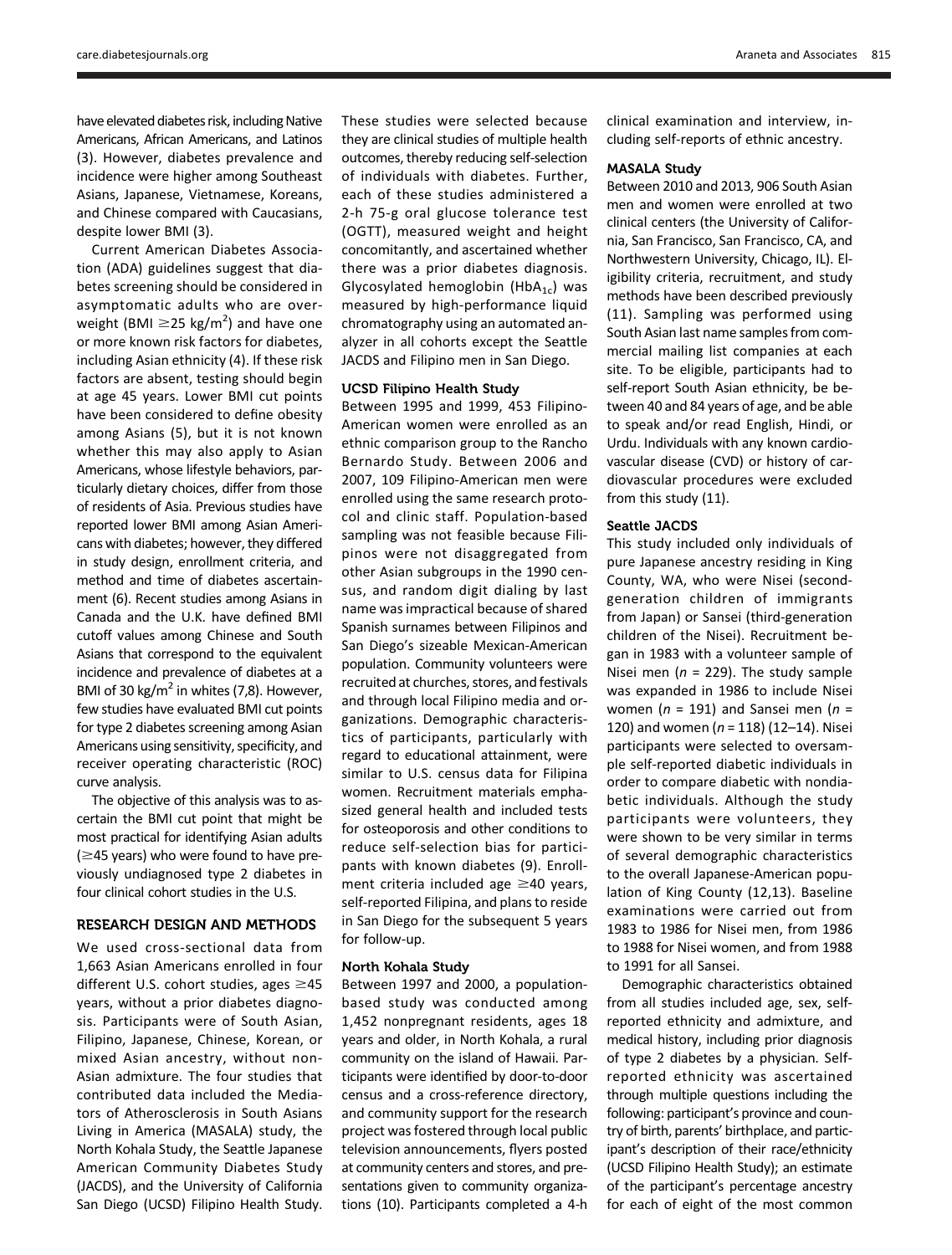ethnic groups in Hawaii and which ethnic group they strongly identify with (North Kohala Study); if at least three grandparents were born in a South Asian country and the participant's province/state and country of birth (MASALA); and if both parents and all four grandparents were Japanese (Seattle JACDS).

Clinical measures included height using a standardized stadiometer and weight by standard balance beam or digital scale, with participants wearing lightweight clothing and no shoes. BMI was computed as weight divided by height squared in metric units. A 2-h 75-g OGTT was administered after a minimum 8-h fast. Hb $A_{1c}$  was measured except among Filipino men in San Diego and Japanese men and women in Seattle. Plasma glucose was measured by the glucose oxidase method and  $HbA_{1c}$  by high-performance liquid chromatography.

Type 2 diabetes was defined by ADA criteria (2010) as  $HbA_{1c} \ge 6.5%$  (48 mmol/mol), fasting plasma glucose  $(FPG) \geq 126$  mg/dL (6.99 mmol/L), or 2-h post–75-g glucose challenge glucose  $(PPG) \ge 200$  mg/dL  $(11.1$  mmol/L)  $(4)$ .

#### Statistical Analysis

Descriptive analyses were performed and presented as percentages or means (and

SD values) for categorical and continuous covariates, respectively. Mean values of continuous covariates were compared using independent Student t tests or ANOVA in unadjusted comparisons and general linear models in age-adjusted comparisons. Pearson  $\chi^2$  test was used for categorical variables. All P values were two sided, with  $P < 0.05$  considered statistically significant. Age-adjusted prevalence was computed by the direct method.

Sensitivity, specificity, and positive predictive values were computed at 1-unit increments of BMI, ranging from 22 to 27.5  $\text{kg/m}^2$ . This BMI range was selected to include BMI values recommended by the World Health Organization to define overweight (23 kg/m<sup>2</sup>) and obesity (27.5 kg/m<sup>2</sup>) among Asians (5). At each BMI cut point, sensitivity was calculated as the proportion with type 2 diabetes and a BMI value equal to or greater than the BMI cut point among all individuals with type 2 diabetes; specificity was the proportion without type 2 diabetes and a BMI lower than the specific BMI cut point among all individuals without type 2 diabetes; and positive predictive value was computed as the proportion with type 2 diabetes and a BMI equal to or greater than the BMI cut point. Area under the

Table 1—Age-adjusted demographic and clinical characteristics: Filipinos, Japanese, and South Asians in the U.S., aged ‡45 years

receiver operating characteristic curve (AUROC) for logistic regression models was computed using the c statistic. Statistical analyses were performed using SAS version 9.2 (SAS Institute, Cary, NC).

Optimal BMI cut points were evaluated using several criteria, including 1) Youden index (sensitivity + specificity  $-1$ ); 2) misclassification rate (false-negative + false-positive rate); 3) the BMI cut point where sensitivity approximated specificity; and 4) where sensitivity approximated 80%. BMI cut points were evaluated for the total sample, by sex, and by Asian-American subgroup.

## **RESULTS**

Participants included 536 Filipinos (421 from the UCSD Filipino Health Study and 115 from the North Kohala Study), 500 Japanese (371 from Seattle JACDS and 129 from North Kohala), 609 South Asians from the MASALA study, and 18 of Chinese, Korean, or mixed East Asian ancestry (from the North Kohala Study). Collectively, 58% were women, and whereas sex was evenly divided among Japanese and South Asians, three-fourths of Filipinos were women (Table 1). Mean age was 59.7 years (SD 9.2), ranging from 45 to 95 years, with South Asians being

| Table 1—Age-adjusted demographic and clinical characteristics: Filipinos, Japanese, and South Asians in the U.S., aged 245 years |                                   |                             |                                    |  |  |  |
|----------------------------------------------------------------------------------------------------------------------------------|-----------------------------------|-----------------------------|------------------------------------|--|--|--|
|                                                                                                                                  | Filipino, San Diego               | Japanese, Hawaii and        | South Asian, San Francisco         |  |  |  |
|                                                                                                                                  | and Hawaii, $n = 536$             | Seattle, $n = 500$          | and Chicago, $n = 609$             |  |  |  |
| Men $(n)$                                                                                                                        | 121                               | 254                         | 311                                |  |  |  |
| Women $(n)$                                                                                                                      | 415                               | 246                         | 298                                |  |  |  |
| Mean age (years)                                                                                                                 | $61.3 \pm (9.5)$                  | $61.3$ $(9.1)$              | 56.9(8.3)                          |  |  |  |
| Men                                                                                                                              | $68.1^*$ , ‡ $(8.4)$              | $61.0$ <sup>t</sup> $(9.0)$ | 58.0 (9.0)                         |  |  |  |
| Women                                                                                                                            | $59.3 \pm (8.9)$                  | $61.6^*$ , † $(9.1)$        | 55.7(7.4)                          |  |  |  |
| Mean BMI ( $\text{kg/m}^2$ )                                                                                                     | $25.5* (3.8)$                     | 24.9(3.6)                   | $25.8 + (4.5)$                     |  |  |  |
| Men                                                                                                                              | 26.6(3.8)                         | 25.7(3.2)                   | 25.7(4.6)                          |  |  |  |
| Women                                                                                                                            | $25.3* (3.8)$                     | 23.8(3.6)                   | $26.0^+$ , ‡ $(4.4)$               |  |  |  |
| Mean waist (cm)                                                                                                                  | $84.1^*$ , ‡ $(11.3)$             | 88.2† (9.9)                 | 92.5(10.0)                         |  |  |  |
| Men                                                                                                                              | $93.3* (10.3)$                    | 90.1(9.2)                   | $95.4$ $(9.0)$                     |  |  |  |
| Women                                                                                                                            | 81.7(10.2)                        | $86.4* (10.2)$              | $89.0$ <sup>+</sup> , $\neq$ (9.9) |  |  |  |
| Fasting glucose (mg/dL) (mmol/L)                                                                                                 | $101.6 \pm (20.2)$                | 101.0+ (19.5)               | 98.8 (19.0)                        |  |  |  |
|                                                                                                                                  | 5.65(1.12)                        | 5.62(1.08)                  | 5.46(1.00)                         |  |  |  |
| 2-h glucose (mg/dL) (mmol/L)                                                                                                     | $157.6$ <sup>*</sup> , ‡ $(65.7)$ | 148.7† (53.5)               | 139.3 (53.2)                       |  |  |  |
|                                                                                                                                  | 8.79(3.64)                        | 8.31(2.97)                  | 7.64(2.95)                         |  |  |  |
| $HbA_{1c}$ (%)                                                                                                                   | $5.68*(0.99)$                     | 4.85(0.82)                  | $5.88+$ (0.55)                     |  |  |  |
| $HbA_{1c}$ (mmol/mol)                                                                                                            | 39 (10.8)                         | 29(9.0)                     | 41(6.0)                            |  |  |  |
| Age-adjusted diabetes prevalence (%)                                                                                             |                                   |                             |                                    |  |  |  |
| Diabetes, ADA 2010                                                                                                               | $22.8^*$ , ‡                      | 12.9                        | 13.0                               |  |  |  |
| By $HbA_{1c} \ge 6.5\%$ ( $\ge 48$ mmol/mol)                                                                                     | $12.2^*$ , ‡                      | 4.2                         | 6.8                                |  |  |  |
| By FPG $\geq$ 126 mg/dL ( $\geq$ 6.99 mmol/L)                                                                                    | 5.4                               | 4.8                         | 3.9                                |  |  |  |
| By 2-h PPG ≥200 mg/dL (≥11.1 mmol/L)                                                                                             | $19.4^*$ , ‡                      | 11.9                        | 11.0                               |  |  |  |

Data are mean (SD) unless otherwise indicated. Eighteen participants of Chinese, Korean, or mixed East Asian ancestry are not represented. There were no HbA<sub>1c</sub> data for San Diego Filipino men and Seattle Japanese. \*P < 0.05, Filipino vs. Japanese. †P < 0.05, Japanese vs. South Asian. ‡P < 0.05, Filipino vs. South Asian.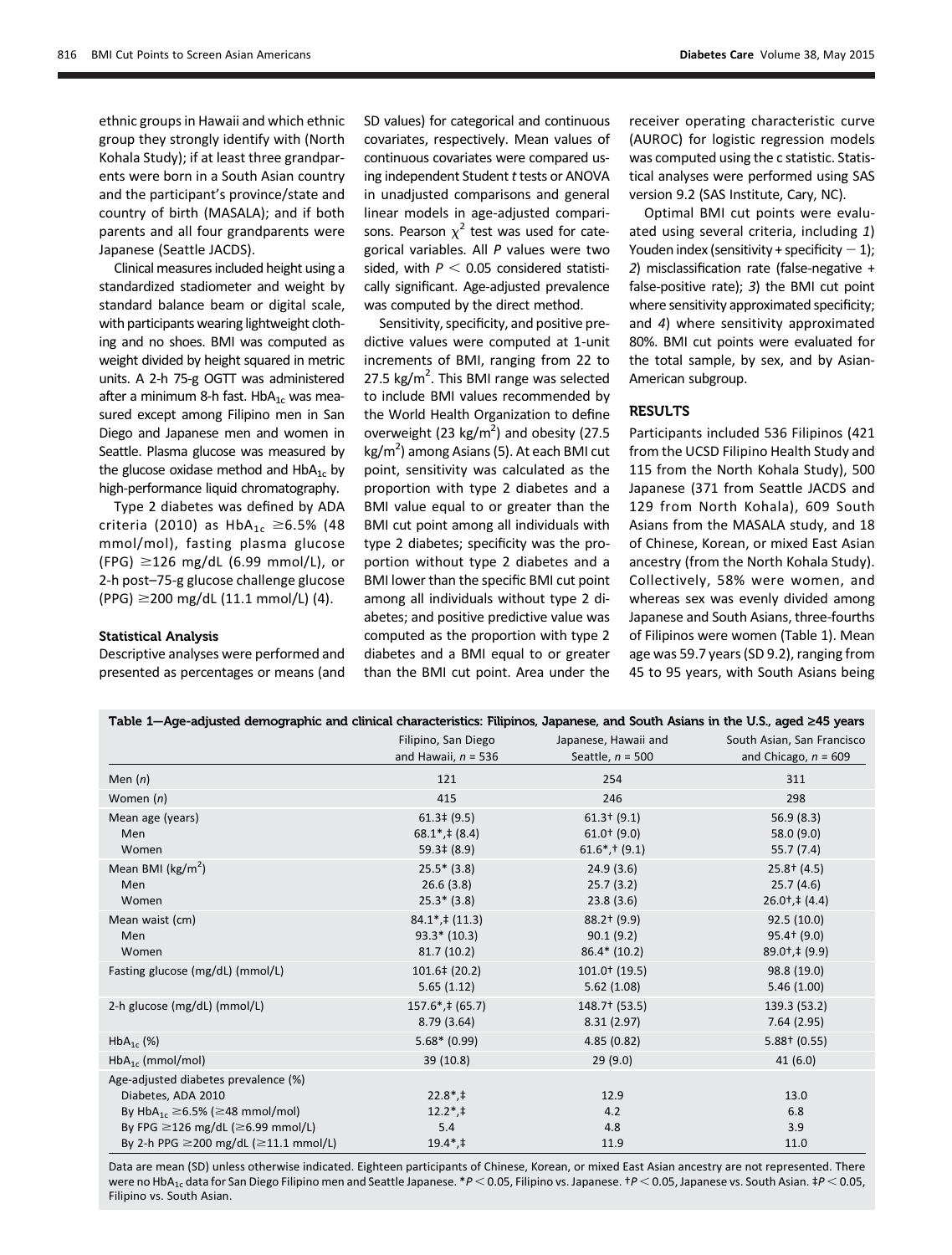slightly younger compared with either Filipinos or Japanese ( $P < 0.05$ ). Mean BMI was 25.4 kg/m<sup>2</sup> (SD 4.0, range 14.6–  $67.1 \text{ kg/m}^2$ ). Average BMI was similar by ethnicity among men but was significantly lower among Japanese women compared with either Filipinos or South Asian women and was significantly lower among Filipino women compared with South Asian women.

Collectively, mean FPG was 5.58 mmol/L (100.5 mg/dL, SD 19.3) and was significantly lower among South Asians compared with Filipinos or Japanese. Mean PPG was 8.22 mmol/L (148.1 mg/dL, SD 58.3) and was significantly higher among Filipinos compared with the other two groups and significantly higher among Japanese compared with South Asians.  $HbA_{1c}$  was not measured among Japanese in Seattle or Filipino men in San Diego. Mean  $HbA_{1c}$ was 5.69% (SD 0.84) (39 mmol/mol, SD 9.2) and was significantly higher among South Asians compared with either group and significantly higher among Filipinos compared with Japanese.

A total of 1,663 participants had FPG and PPG measures; of these, only 1,214 (73%) had  $HbA_{1c}$  measures. Using any of these criteria, cumulative diabetes prevalence was 16.9% in the sample of 1,663 adults. When stratified by Asian-American subgroup, age-adjusted newly diagnosed type 2 diabetes prevalence was significantly higher among Filipinos (22.8%) compared with either Japanese (12.9%) or South Asians (13.0%) ( $P <$ 0.001) and did not differ between Japanese and South Asians ( $P = 0.78$ ). These observations persisted when diabetes was diagnosed by either  $HbA_{1c}$  or PPG but did not differ by Asian-American subgroup when diabetes was defined by FPG only. When stratified by diagnosis method, 112 (9.2%) had  $HbA_{1c}$  $\geq$ 6.5% (48 mmol/mol), 83 (5.0%) had FPG  $\geq$ 126 mg/dL (6.99 mmol/L), and 244 (14.7%) had PPG  $\geq$ 200 mg/dL (11.1 mmol/L).

Among the 1,214 participants with all three diagnostic measures, type 2 diabetes prevalence was 18.4% ( $n = 223$ ). Of these, 9.2% ( $n = 112$ ) fulfilled the HbA<sub>1c</sub> criterion, 5.5% ( $n = 67$ ) met the FPG criterion, and 15.5% ( $n = 188$ ) met the PPG criterion. If screening was limited to HbA<sub>1c</sub>, half (50%) of Asian Americans with diabetes would remain undiagnosed. If FPG was added, an additional,

albeit minimal ( $n = 14$ ), 1.2% would be diagnosed. The remaining  $44\%$  ( $n = 97$ ) of Asian Americans with type 2 diabetes would remain undiagnosed without the PPG since they had isolated postchallenge hyperglycemia (with both  $HbA_{1c}$ and FPG not diagnostic of diabetes).

The area under the BMI-diabetes ROC curve was 0.617. This low AUROC value reflects the poor sensitivity of BMI in predicting type 2 diabetes in an Asian-American population. Among the 281 participants without a prior diagnosis of type 2 diabetes, BMI at the time of diagnosis is shown in Fig. 1. Although the mean BMI at the time of diabetes diagnosis was 26.7 kg/m<sup>2</sup>, 37% of women and 21% of men with diabetes had a BMI  $\leq$ 24.9 kg/m<sup>2</sup> and may otherwise not be screened if the recommended threshold criterion for screening of BMI  $\geq$ 25 kg/m<sup>2</sup> is used.

Table 2 shows the sensitivity, specificity, positive predictive value, and misclassification rate in the total sample and by sex. Sensitivity varied widely, ranging from 90.8 to 36%; however, the misclassification rate was similar across BMI cut points, ranging from 0.87 at BMI  $\geq$ 23 kg/m<sup>2</sup> to 0.83 at BMI  $\geq$ 27 kg/m<sup>2</sup>. The positive predictive value was low across all BMI cut points, ranging from 19.5% at BMI  $\geq$ 23 kg/m<sup>2</sup> to 25% at BMI  $\geq$ 27 kg/m<sup>2</sup>. The BMI cut point with the highest Youden index and the lowest misclassification rate was 26 kg/m<sup>2</sup>; however, limiting screening at this cut point would miss almost half (48.4%) of Asian Americans with previously undiagnosed diabetes. The

BMI cut point where sensitivity approximated specificity was 25.2 kg/m<sup>2</sup>, but limiting screening to this cut point would miss 39.5% of Asian Americans with previously undiagnosed type 2 diabetes.

Figure 2 shows sensitivity values by Asian-American subgroup at each BMI cut point. Sensitivity declined with increasing BMI and varied widely, although Youden index values varied minimally across BMI cut points. At a BMI  $\geq$ 23 kg/m<sup>2</sup>, sensitivity was 89.8% for Filipinos, 84.2% among South Asians, and 79.1% for Japanese. Sensitivity declined with a higher cut point at BMI  $\geq$ 25 kg/m<sup>2</sup>, ranging from 62.7% among Filipinos, to 65.7% in Japanese, to 67.1% among South Asians. Limiting screening to this BMI cut point would miss diabetes diagnosis in 37% of Filipinos, 34% of Japanese, and 33% of South Asians.

Youden index values were low, and misclassification rates were high, and values were relatively similar across BMI cut points, thereby limiting their usefulness in identification of optimal BMI cut points. Therefore, to reduce missing potential cases of type 2 diabetes, a targeted sensitivity of 80% was used as a final criterion to assess optimal BMI cut points for identifying Asian Americans who should undergo diabetes screening. In the total sample, as well as for men and women, a BMI cut point of  $\geq$ 23.5 kg/m<sup>2</sup> produced sensitivity approximating 80% (Fig. 2).

When stratified by subgroup, BMI cut points of 23.6 kg/ $m^2$  among Filipinos, 23.4 kg/ $m^2$  among South Asians, and 22.8 kg/m<sup>2</sup> among Japanese Americans



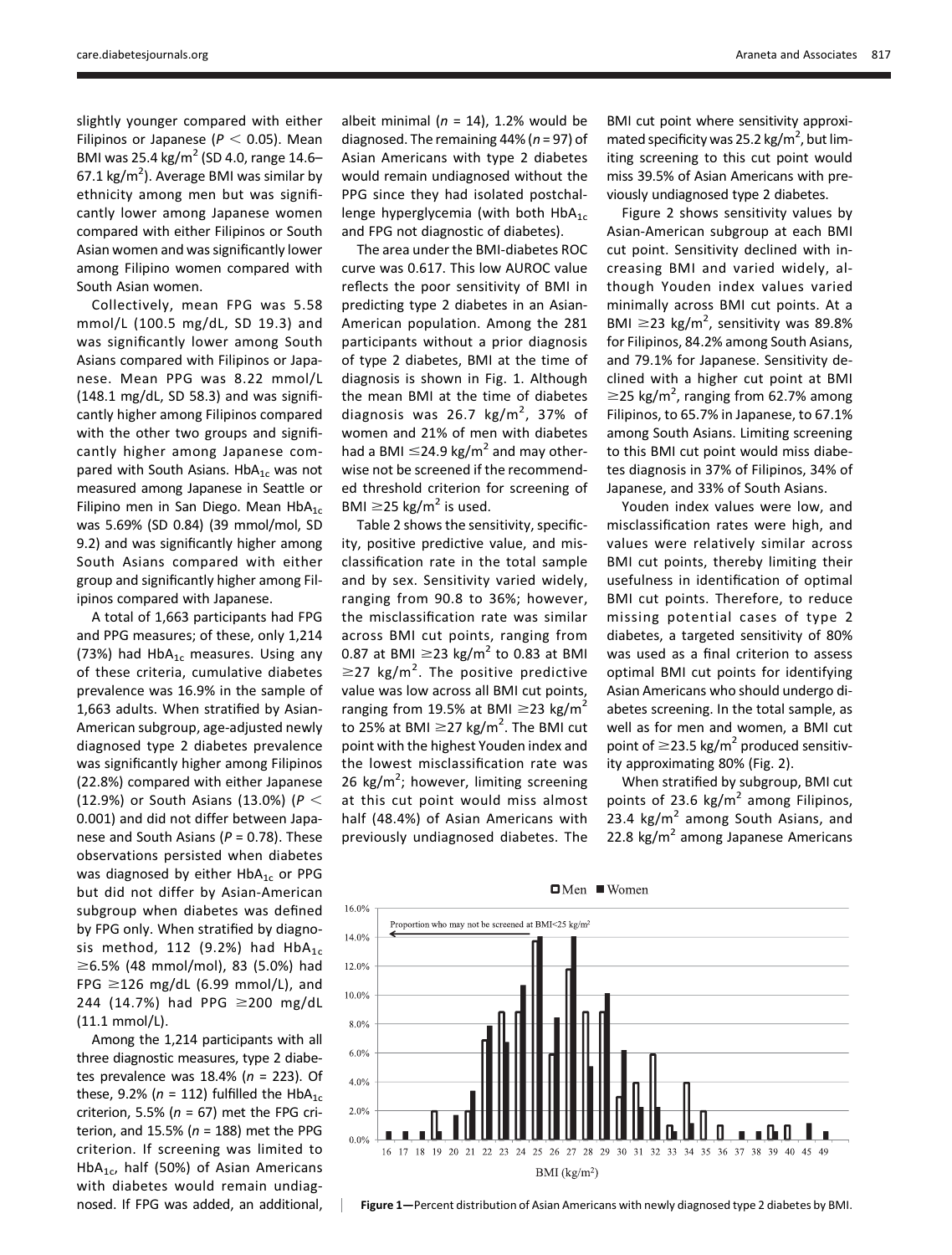Table 2—Sensitivity, specificity, positive predictive value, and AUROC among Asian-American adults, aged ‡45 years, without known type 2 diabetes

|                         |                        |                 |                 |                | Misclassification |
|-------------------------|------------------------|-----------------|-----------------|----------------|-------------------|
| BMI ( $\text{kg/m}^2$ ) | Diabetes $(n \, [\%])$ | Sensitivity (%) | Specificity (%) | <b>PPV (%)</b> | rate              |
| Total                   | $N = 1,663$            |                 |                 |                |                   |
| $\geq$ 22               | 255 (15.3)             | 90.8            | 18.4            | 15.3           | 0.91              |
| $\geq$ 23               | 238 (14.3)             | 84.7            | 28.8            | 19.5           | 0.87              |
| $\geq$ 24               | 208 (12.5)             | 74.0            | 40.7            | 20.3           | 0.85              |
| $\geq$ 25               | 179 (10.8)             | 63.7            | 52.8            | 21.5           | 0.84              |
| $\geq$ 26               | 145(8.7)               | 51.6            | 65.3            | 23.2           | 0.83              |
| $\geq$ 27               | 122(7.3)               | 43.4            | 73.6            | 25.1           | 0.83              |
| $\geq$ 27.5             | 102(6.1)               | 36.3            | 77.8            | 24.9           | 0.86              |
| Women                   | $n = 970$              |                 |                 |                |                   |
| $\geq$ 22               | 159 (16.4)             | 89.3            | 22.4            | 20.5           | 0.88              |
| $\geq$ 23               | 150 (15.5)             | 84.3            | 33.2            | 22.1           | 0.83              |
| $\geq$ 24               | 131 (13.5)             | 73.6            | 45.8            | 23.4           | 0.81              |
| $\geq$ 25               | 112 (11.6)             | 62.9            | 57.1            | 24.8           | 0.80              |
| $\geq$ 26               | 90(9.3)                | 50.6            | 68.4            | 26.5           | 0.81              |
| $\geq$ 27               | 74 (7.6)               | 41.6            | 76.1            | 28.1           | 0.82              |
| $\geq$ 27.5             | 60(6.2)                | 33.7            | 79.4            | 26.9           | 0.87              |
| Men                     | $n = 693$              |                 |                 |                |                   |
| $\geq$ 22               | 96 (13.9)              | 93.2            | 13.1            | 15.8           | 0.94              |
| $\geq$ 23               | 88 (12.7)              | 85.4            | 22.9            | 16.2           | 0.92              |
| $\geq$ 24               | 77(11.1)               | 74.8            | 33.9            | 16.5           | 0.91              |
| $\geq$ 25               | 67(9.7)                | 65.1            | 47.1            | 17.7           | 0.88              |
| $\geq$ 26               | 55 (7.9)               | 53.4            | 61.0            | 19.3           | 0.86              |
| $\geq$ 27               | 48 (6.9)               | 46.6            | 70.2            | 21.4           | 0.83              |
| $\geq$ 27.5             | 42 (6.1)               | 40.8            | 75.6            | 22.6           | 0.84              |

PPV, positive predictive value.

yielded sensitivity values approximating 80%. When stratified by diabetes diagnostic criteria, sensitivity approached 80% at BMI  $\geq$ 24.0 kg/m<sup>2</sup> among participants diagnosed by  $HbA_{1c} \ge 6.5%$ (48 mmol/mol), at BMI  $\geq$ 23.4 kg/m<sup>2</sup> among those diagnosed by FPG  $\geq$ 126 mg/dL (6.99 mmol/L), and at BMI  $\geq$ 23.2  $kg/m<sup>2</sup>$  among Asian Americans with isolated postchallenge hyperglycemia.

The identification of a BMI cut point that has higher sensitivity would be economically and clinically practical to identify Asian Americans who should undergo diabetes screening.

Screening Asian Americans at BMI $\geq$ 23  $kg/m<sup>2</sup>$  had a sensitivity of 84.7% and would miss identification of  $\sim$ 15.3% of Asian Americans with type 2 diabetes. Further, screening Asian Americans at



BMI  $\geq$ 23 kg/m<sup>2</sup> might facilitate identification of Asian Americans with isolated postchallenge hyperglycemia. When analyses included younger participants, BMI  $\geq$ 23 kg/m<sup>2</sup> persisted as the optimal cut point for those aged  $\geq$ 35 years (n = 2,042) or  $\geq$ 40 years (data not shown).

#### **CONCLUSIONS**

In the absence of a national, multicenter, prospective cohort study of Asian Americans, our combined data from our four community-based studies showed that age-adjusted diabetes prevalence (16.9%) by OGTT was high among Asian-American adults without a prior diabetes diagnosis. However, limiting screening to  $HbA_{1c}$  and fasting glucose measures fails to identify almost half of Asian Americans with type 2 diabetes. Current recommendations to screen asymptomatic Americans with BMI  $\geq$ 25 kg/m<sup>2</sup> produced low sensitivity and specificity and would fail to identify over one-third of Asian Americans with type 2 diabetes. Diabetes screening at a lower BMI cut point of  $\geq$ 23 kg/m<sup>2</sup> should be considered since it improves sensitivity and would enable early diagnosis and management of Asian Americans with type 2 diabetes. BMI alone cannot predict incident diabetes, but our data suggest that a BMI cut point of  $\geq$ 23 kg/m<sup>2</sup> can be a practical initial screening tool to identify Asian Americans who may have or be at risk for diabetes. The U.S. Preventive Services Task Force recently changed its position to broaden screening for diabetes and prediabetes, supporting a wider BMI approach to screening. BMI serves as a trigger point for action (15).

There is now ample evidence that diabetes is present among Asian Americans at a higher frequency than in the non-Hispanic white population. Since the costs associated with type 2 diabetes are mainly attributable to the management and consequences of complications associated with this disease and since these complications are related to both duration and severity of hyperglycemia, it is important to identify individuals who may be at increased risk for diabetes to institute therapy in a timely manner. Rates of diabetes-related complications have reduced significantly in the past two decades (16), and this may be due to improved glucose control.

Increased body size as manifested by greater body weight and BMI has been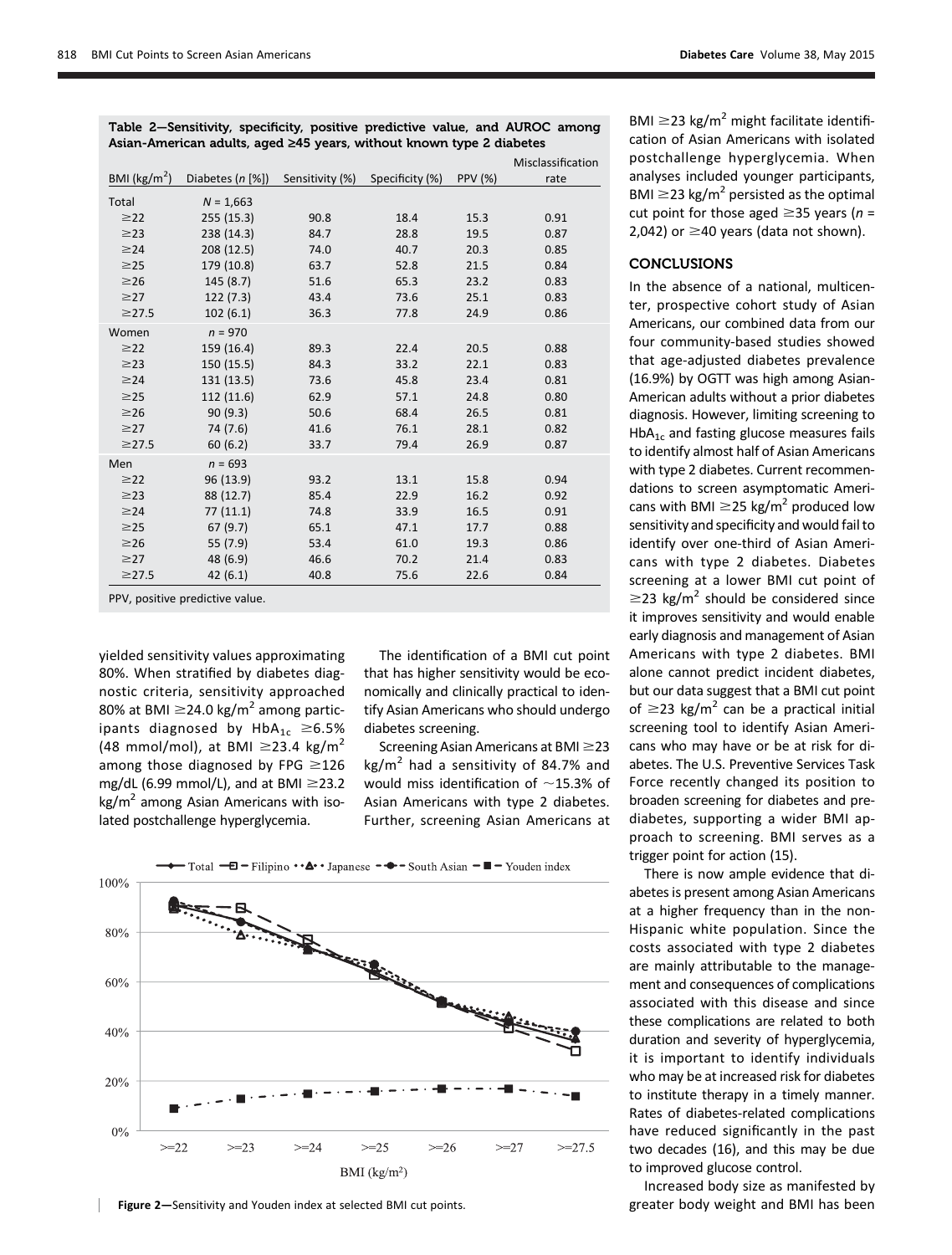recognized to identify people who are at risk for diabetes. However, many Asian Americans who have documented type 2 diabetes do not appear to be very heavy (6). Excess visceral fat accumulation, assessed by computed tomography, was observed among Filipino Americans (even with BMI  $\leq$ 23 kg/m<sup>2</sup>) compared with normal-weight Caucasians and African Americans (17). Temporal change in intra-abdominal fat area, independent of BMI, was predictive of incident diabetes among Japanese Americans with normal BMI  $(24.2 \text{ kg/m}^2)$   $(18)$ . Thus in clinical practice, Asian Americans are likely to be overlooked as being at risk for type 2 diabetes by BMI cutoff criteria for overweight and obesity that are more useful for non-Asian populations. Our findings support the view that a lower BMI cut point is appropriate for identifying Asian Americans who should be screened for undiagnosed type 2 diabetes, and our proposed BMI cut point of 23 kg/ $m^2$  is within the range of other observations among Asian British and Asian Canadians. For the equivalent prevalence of diabetes at 30 kg/ $m<sup>2</sup>$ in white participants, BMI equated to 22 kg/m<sup>2</sup> among South Asians in the UK Biobank study (7) and to 24 kg/m<sup>2</sup> among South Asians in Canada (8). Both studies had a sizeable number of Chinese participants but no Japanese or Filipino participants, so comparisons to our findings were not feasible for these Asian subgroups.

Both studies identified different BMI cut points for Chinese and South Asians, ranging from 25 to 26 kg/ $m^2$  and 22 to 24 kg/m<sup>2</sup>, respectively. Asian Americans are heterogeneous with regard to diabetes prevalence and risk, but identifying and implementing BMI cut points for each Asian subgroup is impractical. A single BMI cut point from a public health standpoint that is simple to use is critical as we continue to face a high rate of undiagnosed diabetes in the U.S., while appreciating the need for an individualized approach on the patient level according to other risk factors, including ethnicity.

Clinical and diagnostic tests are characterized by both sensitivity and specificity. There are multiple criteria for defining optimum cut points for such testing, and these vary by disease as well as the cost and convenience of the test. Generally speaking, for diagnosis of a disease, specificity is highly desirable. For screening, however, it is preferable to be more inclusive rather than exclusive to minimize overlooking at-risk cases. This is particularly the case if the screening test is not costly and definitive diagnosis of the disease for which screening is being conducted is also economical. The costs associated with determining BMI are negligible, and the costs of the diagnostic test for type 2 diabetes are reasonable. The cost of performing an OGTT involves a glucose solution and test administration after 2 h and is suitably higher than that of an FPG test.

BMI is a useful first-step screening test for the identification of patients at risk for diabetes. A BMI cut point that has higher sensitivity despite lower specificity would be economically and clinically practical to identify Asian Americans who should undergo further glucose testing for type 2 diabetes. Based upon our examination of the extant literature and the data from the current analysis, we have examined the criteria for defining the BMI cutoff value based upon sensitivity and suggest that BMI  $\geq$ 23 kg/m<sup>2</sup> may be appropriate. Although reduction in this cutoff will lead to more people being tested and found to be without diabetes, there may be value in this determination to those tested in reassuring them of the absence of this common metabolic disease.

Screening guidelines should also consider the value of the OGTT, particularly among Asian Americans. Limiting screening to just  $HbA_{1c}$  and FPG failed to identify 44% of Asian Americans with type 2 diabetes, specifically those with isolated postchallenge hyperglycemia. Isolated impaired glucose tolerance and postchallenge hyperglycemia are common features among South Asians, Japanese, and Filipinos (19–21), reflecting normal to slightly reduced hepatic insulin sensitivity, moderate to severe muscle insulin resistance, and a severe deficit in late-phase insulin secretion (22). Such differences in the pathophysiology of type 2 diabetes among Asians compared with other ethnic groups reinforce the importance of the 2-h OGTT for early diagnosis of type 2 diabetes among Asian Americans.

The strengths of the current analysis include data obtained from populationbased or community health studies where participants were recruited for general health outcomes. The North Kohala Study

was population based and included young residents, ages 20 years and older. The MASALA study was population based and used telephone recruitment based on last name lists and excluded participants with CVD, thereby possibly reducing self-selection of participants with CVD comorbidities, including type 2 diabetes. In San Diego, recruitment materials emphasized multiple health outcomes, including osteoporosis, to reduce self-selection of participants with CVD or type 2 diabetes. The Japanese cohort in Seattle was based on a volunteer sample that was representative of Japanese Americans in Seattle (23). All four studies queried participants about their medical history and current medication, and the current analysis excluded those with a physician diagnosis of type 2 diabetes, as well as those taking insulin or oral hypoglycemic agents. The few existing studies on diabetes prevalence among Asian Americans have been based on self-report, medical records,  $HbA_{1c}$ , or FPG, such that individuals with isolated postchallenge hyperglycemia are missed (20). In our analysis, diabetes ascertainment was complete since it was based on OGTT in all 1,663 participants. Further, diabetes was ascertained by all three methods, including  $HbA_{1c}$  and fasting and postchallenge glucose, in 1,214 participants. Finally, to our knowledge, this is the first analysis to assess sensitivity, specificity, positive predictive value, and misclassification rates at every BMI cut point in pooled samples of Asian-American study populations.

Several study limitations require acknowledgment, particularly the absence of available data from Chinese, Vietnamese, and Korean cohorts in the U.S. Our sample was limited to just 18 Chinese, Korean, and mixed-Asian participants in the North Kohala Study, which was population based. Chinese migration to the U.S. began over a century ago, and Chinese Americans comprise the largest Asian-American subgroup. Vietnamese and Koreans comprise the fourth and fifth largest Asian-American subgroups, respectively, exceeding the Japanese-American population. However, there are no clinical cohorts of these Asian-American subgroups that include OGTT measures. Data from the DISTANCE study showed that Chinese Americans with either incident or prevalent diabetes